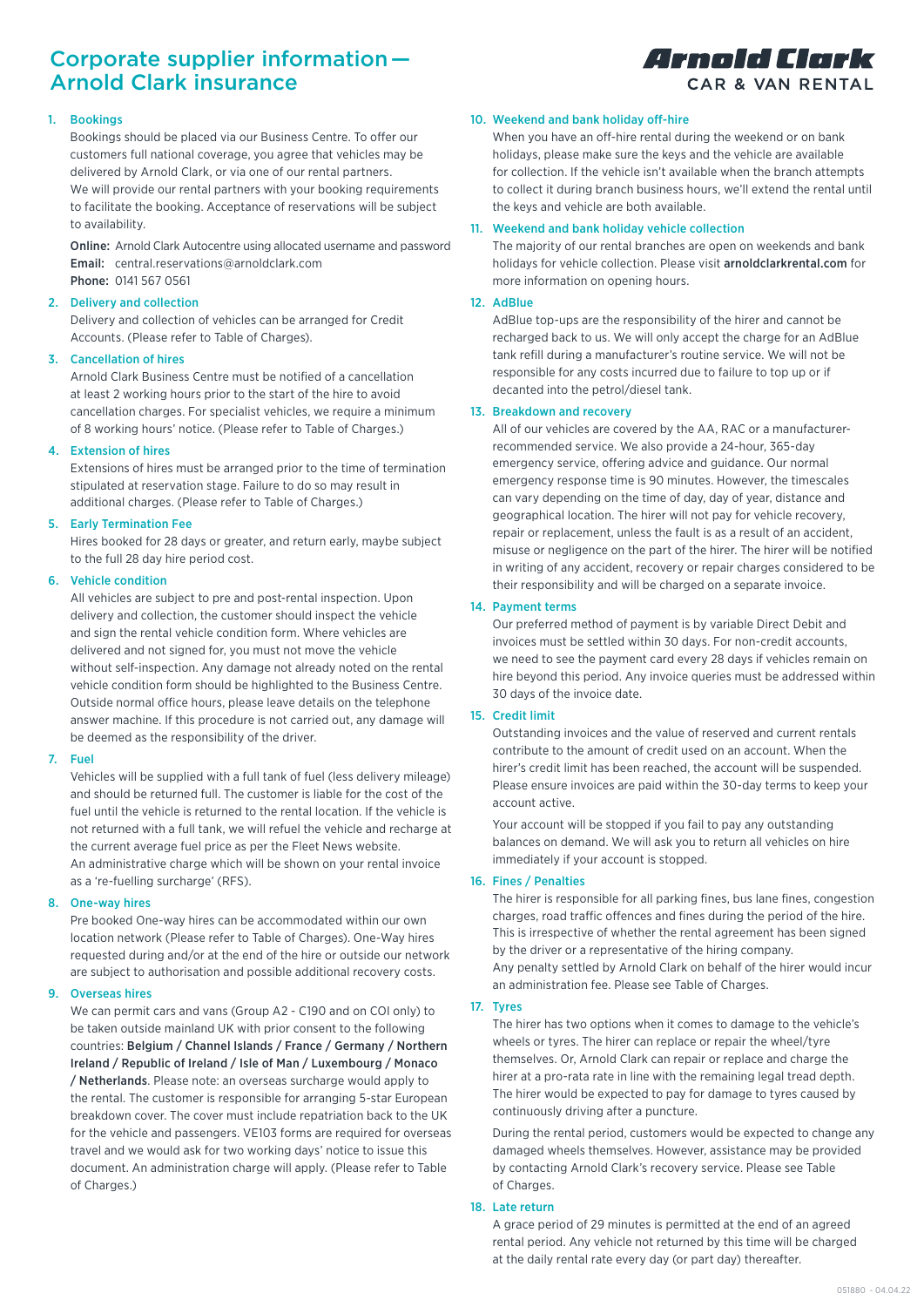# Corporate supplier information — Arnold Clark insurance

# Arnold Clork CAR & VAN RENTAL

### 19. Mileage

On hires of 28 days or more, we require access to vehicles on a monthly basis to verify mileage. Mileage allowance and charges are detailed on your Table of Charges and excess mileage will be charged every 84 days.

## 20. Customer services

Minor complaints can be verbally discussed with our Rental Business Centre on 0141 567 0561, who will identify any issues regarding a reservation and respond.

More formal complaints should be directed to either your Account Manager on telephone number 01786 468 700 or by email to our Complaints Department at complaints.rental@arnoldclark.com

# 21. Dangerous goods

Our vehicle must not be used to carry any object or substance which, because of its condition or smell, may harm any persons, the vehicle, and/or delay our ability to hire the vehicle again. This includes hazardous materials or dangerous goods such as asbestos. If any of our vehicles are involved in such situations you will be charged the cost of any remedial work required to bring the vehicle into a safe manner of use.

- 22. Should the need arise, we can supply fully comprehensive TDW insurance for hired vehicles. The daily cost for insurance cover is detailed in the Table of Charges.
- 23. Any driver(s) in addition to the primary driver/hirer who also requires insurance cover for the hired vehicle can be added. No more than eight (8) persons can be insured on a single rental.
- 24. Drivers must be between 23 and 75 years old and hold a valid and full driving licence for a minimum period of four years, or, one year if the driver is over 23 years of age.
- 25. Paper driving licences are no longer used in the UK. Therefore, UK driving licence holders need to use the DVLA's 'Share My Driving Licence' online service to validate their driving record before they can hire one of our vehicles.

To create your one-time passcode, go to

gov.uk/view-driving-licence. You will be asked to submit your:

- Driving licence number
- National Insurance number
- Postcode

Once generated, your passcode will be valid for a maximum of 21 days. Drivers must send their passcode to us within this time along with a scan of their driving licence.

If you can't get a passcode online, you can contact the DVLA Customer Contact Centre on 0300 083 0013 (Monday–Friday, 8am–7pm, Saturday 8am–2pm).

We need a driver's DVLA passcode for every rental. To minimise inconvenience, we can add a driver's licence information the first time they use our insurance and check these details every three months. If a customer wants us to adopt this process, the customer must be liable for damages if a driver hires from us without a valid driving licence, or declines to inform us of endorsements or pending prosecutions which would negate insurance cover. To keep our records updated, we reserve the right to request driving licence details at more regular intervals. We may refuse further insurance cover if the licence has materially changed or cannot be produced.

26. All vehicles available from Arnold Clark Car & Van Rental can be hired under a regular car licence which shows the following vehicle category qualifications:

B Cars and small vans up to 3,500kg, carrying up to and including eight passengers.

#### C1 Vans between 3,500kg and 7,500kg.

D1 Minibuses carrying between eight and 16 passengers as well as the driver (up to 17 seats).

The driver must be able to supply full details of any third party involved in any accident with a rental vehicle.

## 27. Arnold Clark Insurance Services does not cover:

- Theft of property inside the vehicle.
- The loss, damage or theft of keys.
- Consequential theft or damage to the vehicle.
- Damage to the vehicle caused by hitting low level objects such as bridges or low branches.
- Damage caused by failure to pay due care and attention to potential hazards on the road such as deep water or debris.
- Vehicles used for Hire and Reward.
- Vehicles used in competition.
- Vehicles used off-road.
- Vehicle misuse or abuse.
- Anything being towed by a vehicle or carried on a roof racks or ladder rack.
- Vehicles that have been modified in any way without the authority of Arnold Clark or our insurers.
- The driver of the vehicle's personal injury or loss of life. (Their own insurance would have to cover this.)
- Operational use by emergency services e.g. the police or fire brigade.

## 28. Arnold Clark Insurance Services covers:

- Full repairs to the rental vehicle.
- Unlimited third party liability including passengers in hired vehicle.
- The theft of a rental vehicle and its accessories.

Please note the insurance cover would default if the necessary security precautions were not implemented. For example, the insurance would be invalid if the keys were left in the ignition.

#### 29. Insurance excess

Every rental on Arnold Clark Insurance Services would be subject to an excess charge.

Every insurance claim is subject to an insurance excess charge. Therefore, if a rental vehicle is involved in more than one claim it will be liable for more than one insurance excess.

We reserve the right to review the insurance excess value or indeed remove the option to use our insurance. If the damage is minor and does not make the rental vehicle unusable or illegal, we may take the decision to estimate the repair and continue to use the vehicle until it is suitable for the repair to be carried out.

# 30. Additional drivers

A maximum of four drivers may drive the vehicle on Arnold Clark insurance, providing we have carried out driving licence checks prior to the rental. An administration charge will be made for any additional drivers. Please refer to the Table of Charges.

# 31. Insurance claims team

Arnold Clark Car & Van Rental has a dedicated Rental Claims team within Arnold Clark Insurance Services who deal with all insurance, accident and incident processing. Our Rental Claims team will be happy to deal with a specific contact nominated by the customer to resolve any queries, accidents or incidents quickly and efficiently. The team will also ensure that any contract procedures are strictly adhered to. All claims will be subject to an administration fee.